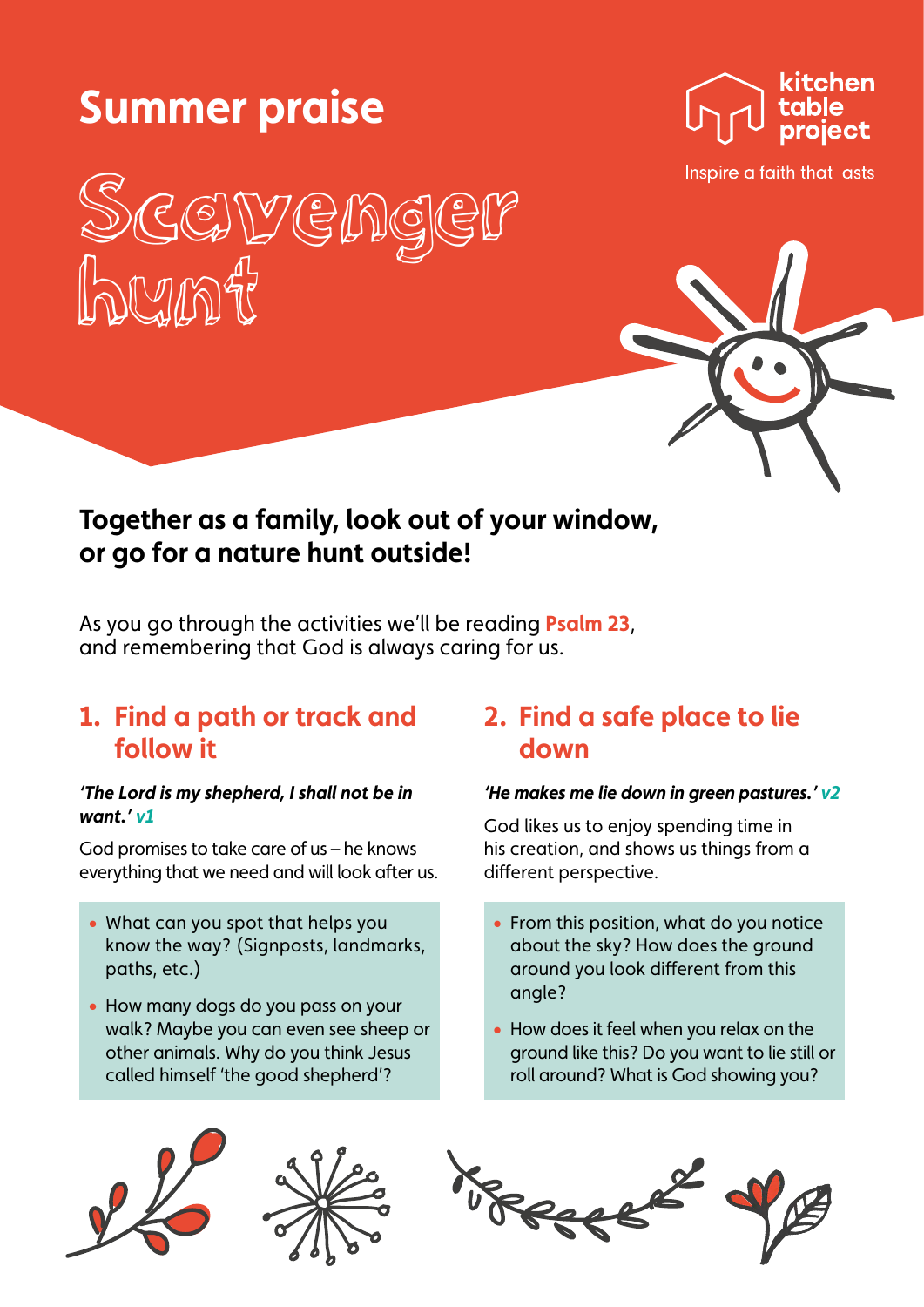**3. Find some water – play 'Poohsticks', skim stones, catch a raindrop on your tongue, jump in a puddle, peer down a drain or have a drink**

#### *'He leads me beside quiet waters.' v3*

We need water to live, and God provides this for us.

- If it's very dry and hot, you might need to look a bit harder for signs of water. Where are the plants and animals getting their drinks from?
- Think about all the ways God has provided for you. Can you count your blessings as you walk along?

# **5. Play follow-the-leader, or make a trail for someone to follow, placing sticks in the shape of arrows**

#### *'He guides me in paths of righteousness.' v3*

God shows us the right way to go. We can trust him with our decisions and worries.

- You could make a treasure trail for someone else to find later, or go home and make a map of your walk for someone else to follow.
- Do you have any decisions, worries or anything you're not sure about? Talk about them to God, and ask him to help you.





# **4. Spot some trees in full leaf, flowers in bloom, or a beautiful butterfly**

#### *'He restores my soul.' v3*

Being outside is good for us. Notice your body moving, your lungs taking deep breaths of air, and your eyes watching beautiful and interesting things around you.

- Take a photo, draw a picture, write a poem or make up a song about something you can see that makes you feel happy.
- Research what you have found when you get home – finding out how amazing God's creation is can also make us feel really happy. You could go to the library or look online to find out more.
- Share your art or research with someone else – restore their soul too!